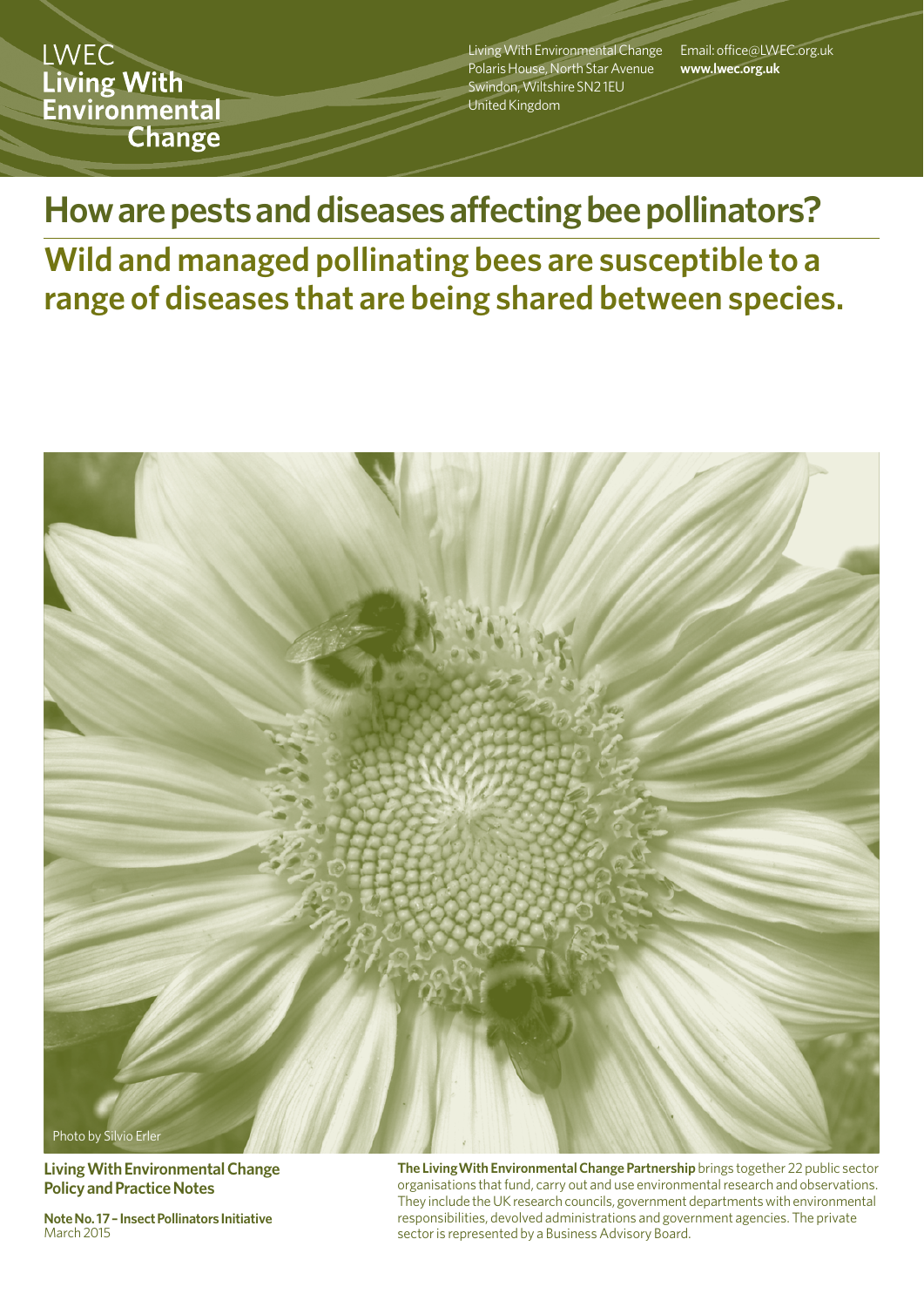**Bees are important insect pollinators; there are over 250 species in the United Kingdom, including solitary bees, bumblebees and the managed honeybee. Together they provide a pollinating service to crops and wild flowers. Bee numbers are affected by many environmental (eg land management, climate) and social-economic (eg global trade, beekeeping) factors. Pests and diseases can act alone or in combination with other factors to cause bee declines. Scientists are beginning to understand how pests and diseases contribute to bee losses and how they are moving between bee species.** 

## **What causes disease in bees?**

**Many different pests, disease-causing agents or pathogens, including viruses, bacteria, fungi, protozoa and nematodes, can affect bees. Research has focused on honeybees and, more recently, bumblebees:**

- Pests and pathogens use host bees to reproduce and spread, thereby causing disease.
- Their virulence, or ability to cause disease symptoms, varies from minor changes in the health of the host bee, to killing individual bees or – for social species of bee – even entire colonies.
- Each pest or pathogen can be specific to a single bee species or shared between species. Honeybees (currently the best studied) are affected by many invertebrate pests and predators as well as viruses, bacterial and fungal pathogens, which can interact to exacerbate disease symptoms.

### **What are the most important diseases of honeybees and bumblebees?**

### **Both honeybees and bumblebees are subject to many different pests and diseases but the virulence of these varies considerably:**

- The *Varroa* mite (*Varroa destructor*) was first reported in the UK in 1992 and is now widespread across most of Britain. Mites transmit viruses when feeding on the blood of honeybees, profoundly altering viral epidemiology.
- The virus most commonly transmitted by *Varroa* is deformed wing virus. While winter losses of honeybee colonies are influenced by adverse weather, infection by deformed wing virus in the autumn increases overwinter mortality.
- The widespread distribution of *Varroa* has favoured the transmission of new variant strains of deformed wing virus with increased virulence. Once these strains predominate in a colony it may cause more rapid colony mortality.
- Two bacterial pathogens of honeybee larvae that cause diseases, European and American foulbrood, are very virulent and can both lead to colony losses.
- A new fungal disease of the honeybee (*Nosema ceranae*) has arrived and become widespread in the UK in the last decade, though its current impact on the honeybee is not fully understood.
- Bumblebees have a range of viral, bacterial and fungal pathogens and are attacked by numerous pests and predators including nematode worms, non-*Varroa* mites and fly larvae. The virulence of these varies considerably from mild to severe.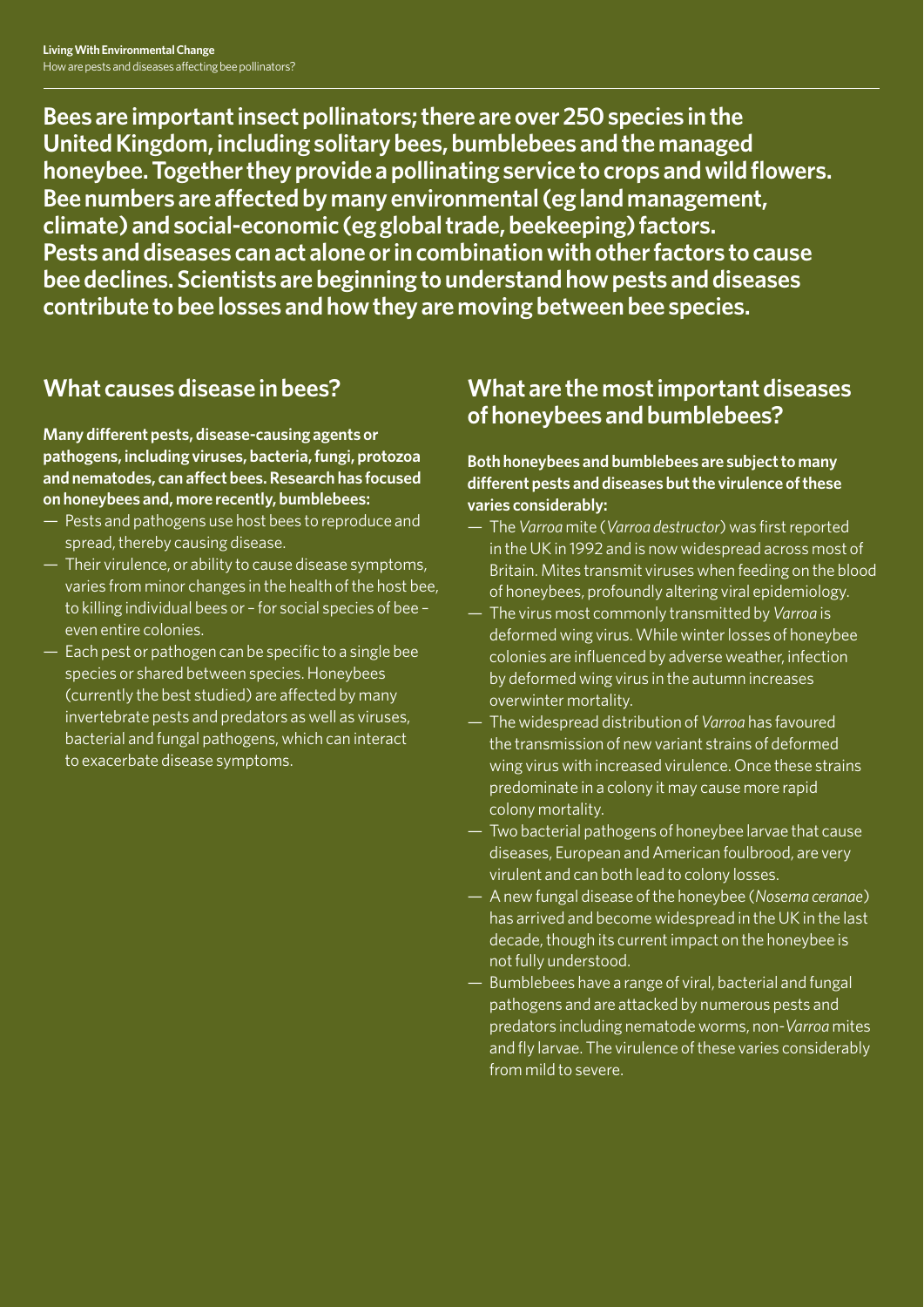# **Are pests and diseases being shared between pollinator populations and species?**

**Recent research has found that some pathogens, originally described in honeybees, also infect wild bee species, though their role in regulating populations of these important pollinators is as yet unclear:** 

- Pests and pathogens were until recently regarded as being host-specific; however, the latest research and advances in molecular genetics show some honeybee pathogens are present in wild bee species and vice versa. How pathogens are transmitted between bee species is unknown but, because honeybees and wild bees visit the same flowers, the most likely route is via contaminated pollen or nectar.
- *Varroa* mites only feed on honeybees and so cannot carry pathogens directly from honeybees to wild bees. Yet deformed wing virus, which is transmitted by the mite, is also widespread in British wild bumblebees. The same virus strains appear in both honeybees and bumblebee species at the same sites, implying cross-species transmission.
- Experiments demonstrate that deformed wing virus from honeybees can cause deformities in British bumblebees, but the impact of the virus on the occurrence or size of wild bee populations has yet to be studied.
- Whilst bacterial foulbrood diseases only affect honeybees, recent work has demonstrated that trade in honeybees or their hive products has moved these diseases locally, regionally and internationally.
- Many pathogens (eg viruses, fungi) are capable of infecting different pollinator species, including honeybees, bumblebees, mason bees (*Osmia*), ground nesting or mining bees (*Andrena*), hoverflies, wasps and hornets. However, the symptoms and impact of these pathogens on populations of different pollinator species have yet to be understood.

### **How do pests and diseases interact with other factors?**

### **Many different factors may affect bee pollinators' resilience to pests and diseases:**

- Current UK forecasts regarding climate change indicate a shift to warmer and more unsettled conditions. Warmer conditions may allow individual bees to find more pollen and nectar and so be better able to resist pathogens and pests; however, those same conditions may favour the survival and transmission of these pathogens and pests. Conversely, more unsettled conditions may prevent foraging and increase disease pressure. The overall effect of climate change on the impact of pests and diseases on bees is therefore unclear.
- Adverse weather (cold, windy or wet) can stop many bee species from foraging, leaving them nutritionally stressed and more exposed to pathogens, like *Nosema* spp. and foulbrood-causing bacteria, which transmit from bee-to-bee within the nest.
- Changes, including farming practices and urbanisation that reduce the number of flowers available to bees, may leave them malnourished and unable to mount effective immune responses against pathogens.
- New threats are also continuing to emerge. For example, the exotic fungal pathogen of the honeybee, *Nosema ceranae*, outcompetes the native *Nosema apis*in regions of warmer southern Europe, but not in cooler northern areas, and its impact may increase with global warming.